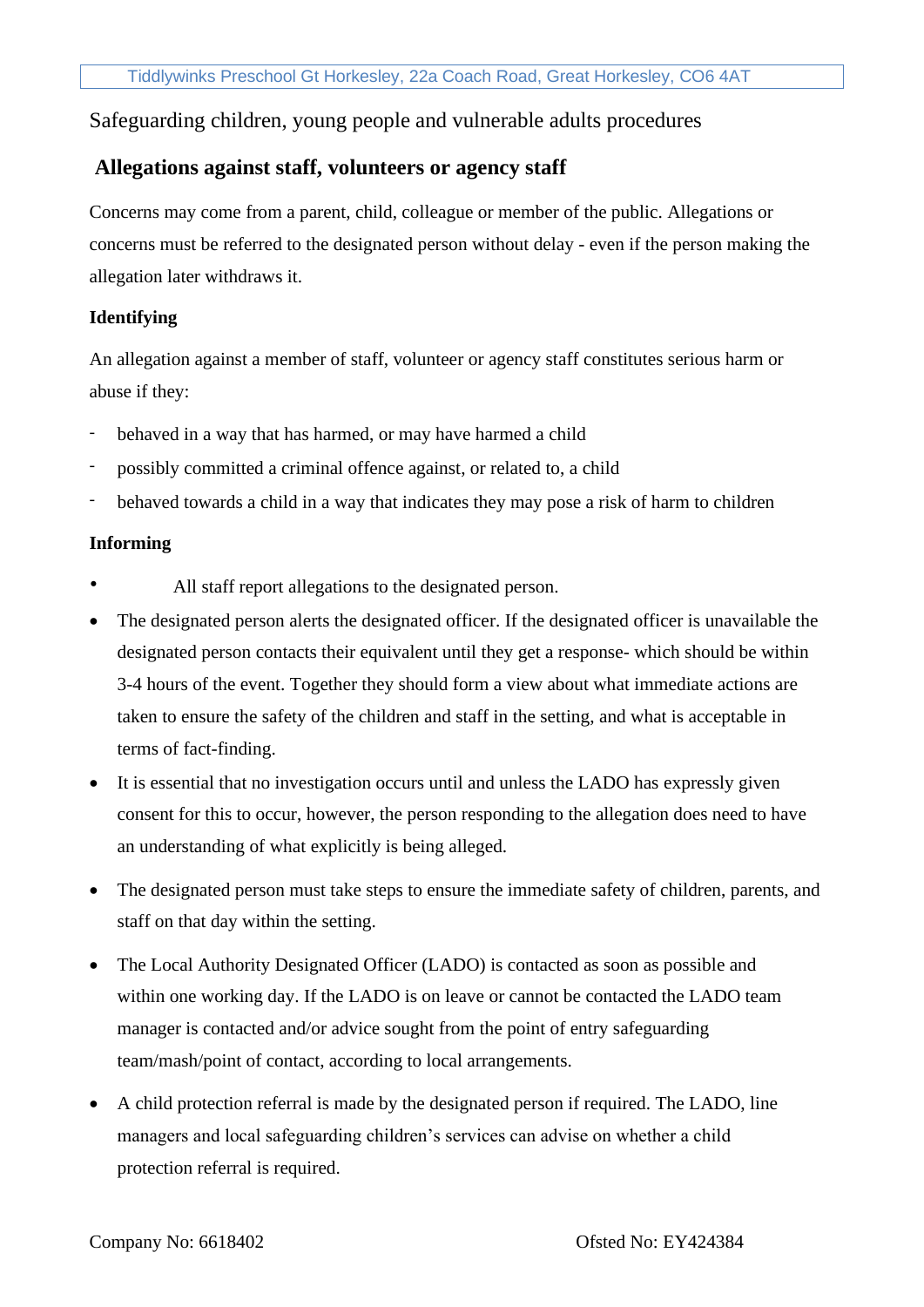- The designated person asks for clarification from the LADO on the following areas:
	- what actions the designated person must take next and when and how the parents of the child are informed of the allegation
	- whether or not the LADO thinks a criminal offence may have occurred and whether the police should be informed and if so who will inform them
	- whether the LADO is happy for the setting to pursue an internal investigation without input from the LADO, or how the LADO wants to proceed
	- whether the LADO thinks the person concerned should be suspended, and whether they have any other suggestions about the actions the designated person has taken to ensure the safety of the children and staff attending the setting
- The designated person records details of discussions and liaison with the LADO including dates, type of contact, advice given, actions agreed and updates on the child's case file.
- Parents are not normally informed until discussion with the LADO has taken place, however in some circumstances the designated person may need to advise parents of an incident involving their child straight away, for example if the child has been injured and requires medical treatment.
- Staff do not investigate the matter unless the LADO has specifically advised them to investigate internally. Guidance should also be sought from the LADO regarding whether or not suspension should be considered. The person dealing with the allegation must take steps to ensure that the immediate safety of children, parents and staff is assured. It may be that in the short-term measures other than suspension, such as requiring a staff member to be office based for a day, or ensuring they do not work unsupervised, can be employed until contact is made with the LADO and advice given.
- The designated person ensures staff fill in Safeguarding incident reporting form.
- If after discussion with the designated person, the LADO decides that the allegation is not obviously false, and there is cause to suspect that the child/ren is suffering or likely to suffer significant harm, then the LADO will normally refer the allegation to children's social care.
- If notification to Ofsted is required the designated person will inform Ofsted as soon as possible, but no later than 14 days after the event has occurred. The designated person will liaise with the designated officer about notifying Ofsted.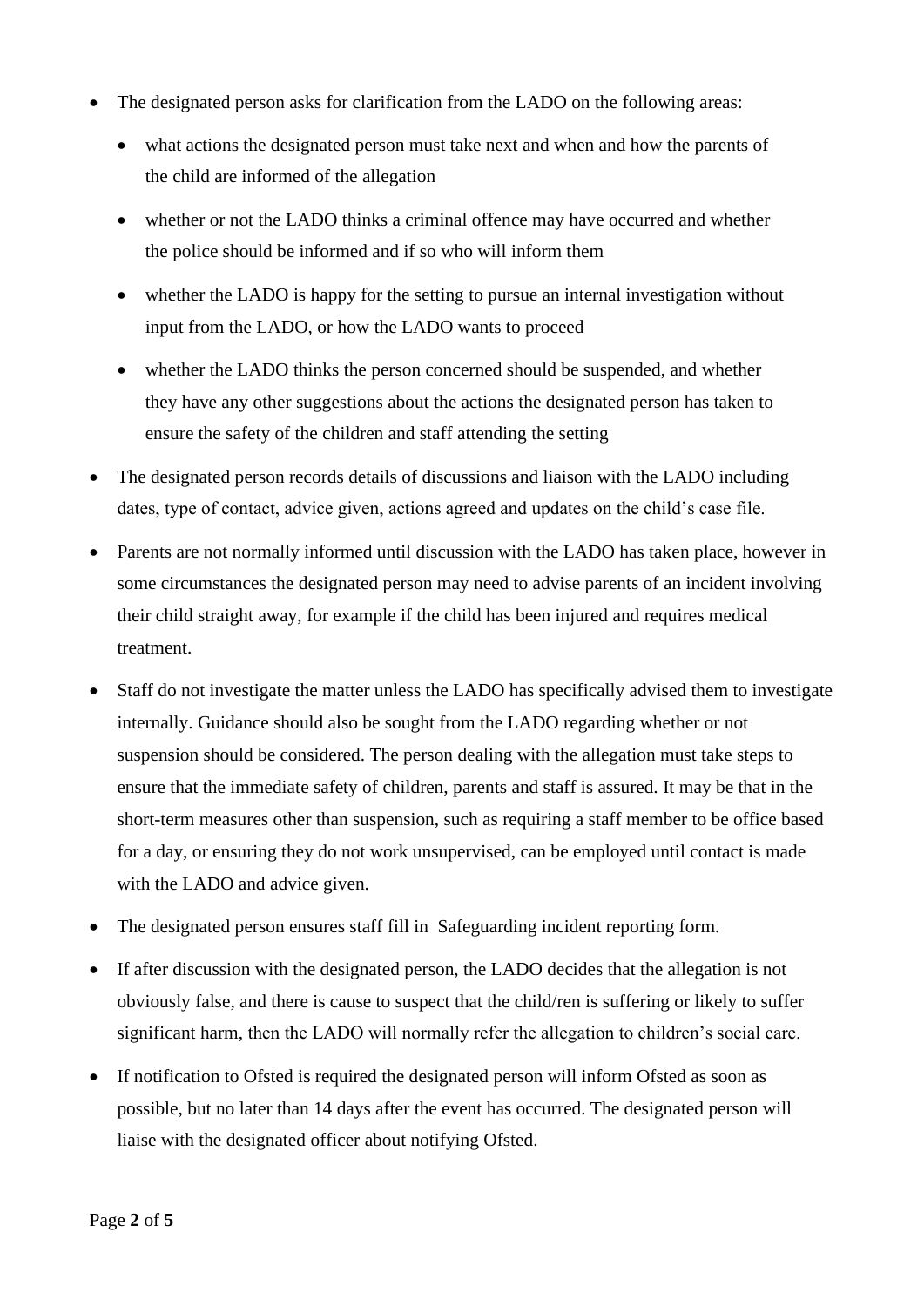- The designated person ensures that the Confidential safeguarding incident report form is completed and sent to the designated officer. If the designated officer is unavailable their equivalent must be contacted.
- Avenues such as performance management or coaching and supervision of staff will also be used instead of disciplinary procedures where these are appropriate and proportionate. If an allegation is ultimately upheld the LADO may also offer a view about what would be a proportionate response in relation to the accused person.
- The designated person must consider revising or writing a new risk assessment where appropriate, for example if the incident related to an instance where a member of staff has physically intervened to ensure a child's safety, or if an incident relates to a difficulty with the environment such as where parents and staff are coming and going and doors are left open.
- All allegations are investigated even if the person involved resigns or ceases to be a volunteer.

# **Allegations against agency staff**

Any allegations against agency staff must be responded to as detailed in this procedure. In addition, the designated person must contact the agency following advice from the LADO

## **Allegations against the designated person**

- If a member of staff has concerns that the designated person has behaved in a way that indicates they are not suitable to work with children as listed above, this is reported to the designated officer who will investigate further.
- During the investigation, the designated officer will identify another suitably experienced person to take on the role of designated person.
- If an allegation is made against the designated officer, then the owners/directors/trustees are informed.

### **Recording**

- A record is made of an allegation/concern, along with supporting information, using 06.1b Safeguarding incident reporting form; normally by the practitioner who has observed the incident**.** This is then entered on the file of the child, and the 06.1a Child welfare and protection summary is completed and placed in the front of the child's file.
- If the allegation refers to more than one child, this is recorded in each child's file
- If relevant, a child protection referral is made, with details held on the child's file.

### **Disclosure and Barring Service**

Page **3** of **5**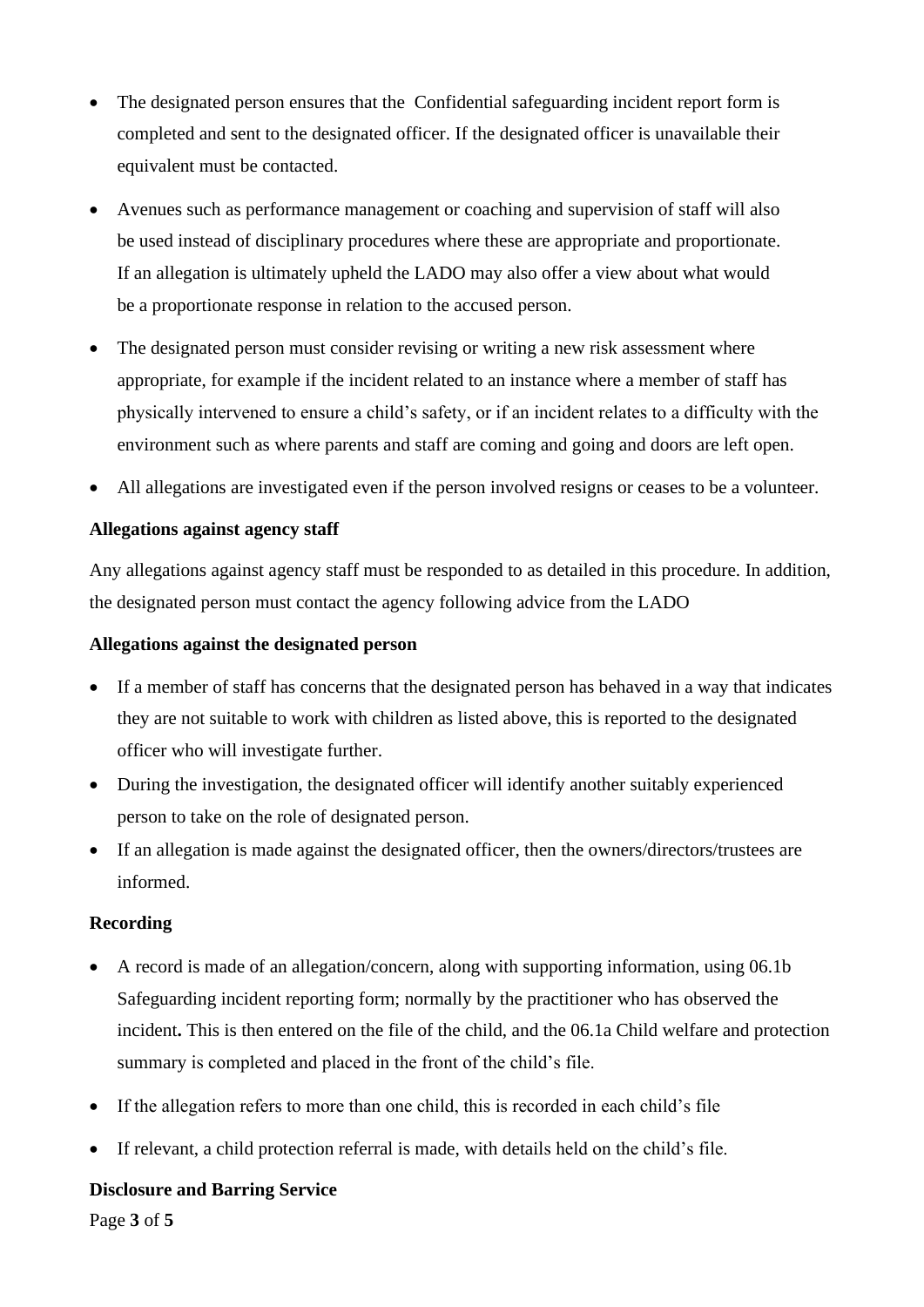• If a member of staff is dismissed because of a proven or strong likelihood of child abuse, inappropriate behaviour towards a child**,** or other behaviour that may indicate they are unsuitable to work with children such as drug or alcohol abuse, or other concerns raised during supervision when the staff suitability checks are done, a referral to the Disclosure and Barring Service is made.

## **Escalating concerns**

- If a member of staff believes at any time that children may be in danger due to the actions or otherwise of a member of staff or volunteer, they must discuss their concerns immediately with the designated person.
- If after discussions with the designated person**,** they still believe that appropriate action to protect children has not been taken they must speak to the designated officer.
- If there are still concerns then the whistle blowing procedure must be followed, as set out in Responding to safeguarding or child protection concerns.

When a safeguarding allegation about a member of staff or an adult working in an early years and childcare setting (or yourself if you are a childminder) is reported or known, the correct procedure MUST be followed:

- 1. The Lead person for Safeguarding in the setting [Designated person] must be informed (unless they are the subject of the allegation)

2. The Manager of the setting must be informed (unless they are the subject of the allegation)

3. The setting must contact the Local Authority Designated Officer (LADO), without delay but within 24 hours of any situation arising.

Telephone: 03330 139797. 4.

Ofsted must be contacted as soon as possible but at least within 14 days on: 0300 1234666 or online at:

https://ofstedonline.ofsted.gov.uk/ofsted/Ofsted\_Early\_Years\_Notification.ofml Setting should document this.

YOU MUST NOT speak to the member of staff or adult concerned OR take any action about the allegation until you have spoken with the LADO, as this could jeopardise any possible subsequent investigation